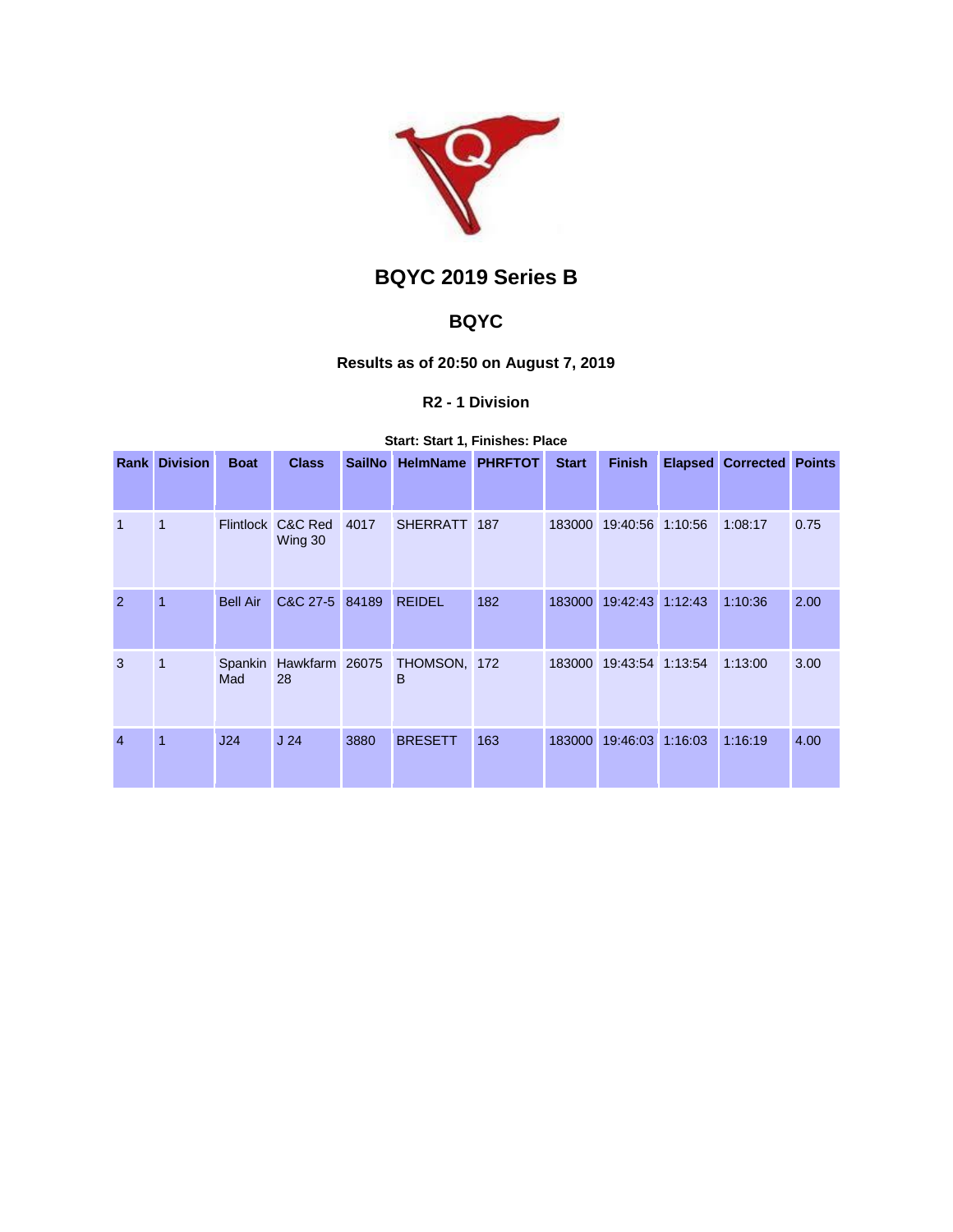## **R2 - Shark Division**

|                 | <b>Rank Division</b> | <b>Boat</b>                        | <b>Class</b>            | <b>SailNo</b> | HelmName PHRFTOT |     | <b>Start</b> | <b>Finish</b>           | <b>Elapsed Corrected Points</b> |       |
|-----------------|----------------------|------------------------------------|-------------------------|---------------|------------------|-----|--------------|-------------------------|---------------------------------|-------|
| $\mathbf{1}$    | <b>Shark</b>         | <b>Stress</b><br>Relief            | SHARK 612<br>24         |               | <b>STARR</b>     | 219 |              | 183500 19:52:05 1:17:05 | 1:10:22                         | 0.75  |
| $\overline{2}$  | <b>Shark</b>         | sPinner                            | <b>SHARK</b><br>24      | 1769          | FINDLATER 219    |     |              | 183500 19:52:33 1:17:33 | 1:10:48                         | 2.00  |
| 3               | <b>Shark</b>         | Great<br>White                     | <b>SHARK 1880</b><br>24 |               | <b>MACKLIN</b>   | 219 |              | 183500 19:53:23 1:18:23 | 1:11:34                         | 3.00  |
| $\overline{4}$  | <b>Shark</b>         | Paradox                            | <b>SHARK</b><br>24      | 1485          | MUNROE,<br>D     | 219 |              | 183500 19:54:12 1:19:12 | 1:12:18                         | 4.00  |
| $\overline{5}$  | Shark                | Grey<br>Hound                      | SHARK 384<br>24         |               | <b>GRAY</b>      | 219 |              | 183500 19:54:34 1:19:34 | 1:12:38                         | 5.00  |
| $6\phantom{1}6$ | <b>Shark</b>         | Mako                               | <b>SHARK</b><br>24      | 1762          | <b>WAGER</b>     | 219 |              | 183500 19:56:37 1:21:37 | 1:14:31                         | 6.00  |
| $\overline{7}$  | <b>Shark</b>         | <b>Nautical</b><br><b>Disaster</b> | <b>SHARK</b><br>24      |               | Giesbrecht       | 219 |              | 183500 19:57:24 1:22:24 | 1:15:14                         | 7.00  |
| 8               | <b>Shark</b>         | Unicorn                            | <b>SHARK</b><br>24      | 1831          | <b>BURCHAT</b>   | 219 |              | 183500 20:04:46 1:29:46 | 1:21:57                         | 8.00  |
| 9               | Shark                | Cordon<br><b>Bleu</b>              | <b>SHARK 1112</b><br>24 |               | <b>SALVAGNO</b>  | 219 |              | 183500 20:08:23 1:33:23 | 1:25:15                         | 9.00  |
| $10$            | Shark                | Rub-a-<br>Dub                      | <b>SHARK</b> 1892<br>24 |               | <b>LEGATE</b>    | 219 |              | 183500 20:19:32 1:44:32 | 1:35:26                         | 10.00 |

#### **Start: Start 1, Finishes: Place**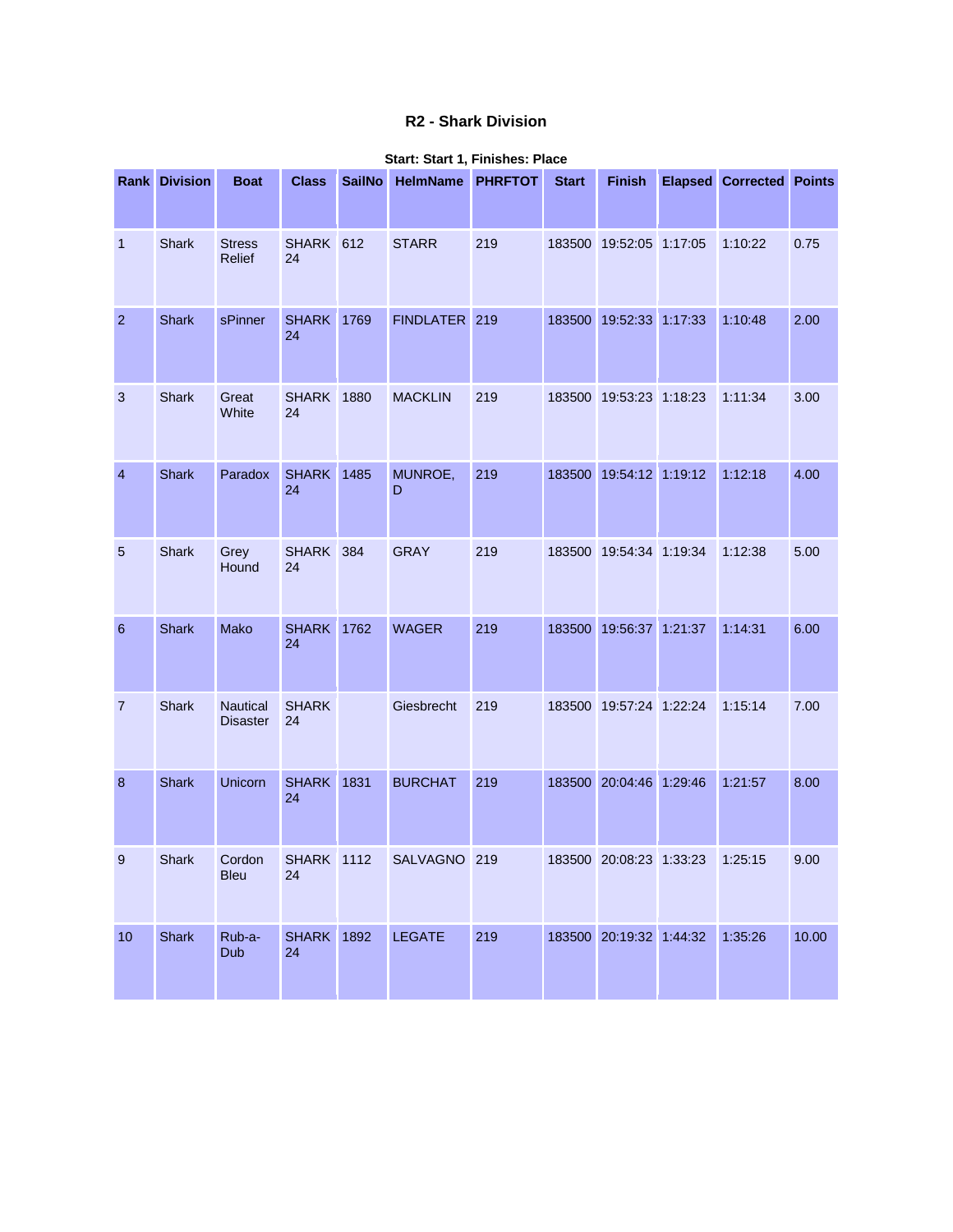### **R2 - 3 Division**

|                | <b>Rank Division</b> | <b>Boat</b>                  | <b>Class</b>      | <b>SailNo</b> | <b>HelmName</b>   | <b>PHRFTOT</b> | <b>Start</b> | <b>Finish</b>    | <b>Elapsed</b> | <b>Corrected Points</b> |      |
|----------------|----------------------|------------------------------|-------------------|---------------|-------------------|----------------|--------------|------------------|----------------|-------------------------|------|
| $\mathbf 1$    | 3                    | Grayling                     | Grampian<br>26 OB | 431           | <b>COOKE</b>      | 230            | 184000       | 20:04:49 1:24:49 |                | 1:16:05                 | 0.75 |
| 2              | 3                    | <b>Beowulf</b>               | Niagara<br>26 OB  | 147           | THOMSON, A        | 206            | 184000       | 20:03:27 1:23:27 |                | 1:17:49                 | 2.00 |
| 3              | 3                    | Chudan                       | Tanzer 26         | 497           | <b>CORBETT</b>    | 238            | 184000       | 20:10:44         | 1:30:44        | 1:20:22                 | 3.00 |
| $\overline{4}$ | 3                    | <b>Brave</b><br>and<br>Crazy | Tanzer 22         | 2104          | <b>GOUDESEUNE</b> | 250            | 184000       | 20:14:07         | 1:34:07        | 1:21:50                 | 4.00 |
| 5              | 3                    | Quinte                       | Hullmaster<br>31  | 19            | <b>SHAW</b>       | 253            | 184000       | 20:21:47 1:41:47 |                | 1:28:06                 | 5.00 |

#### **Start: Start 1, Finishes: Place**